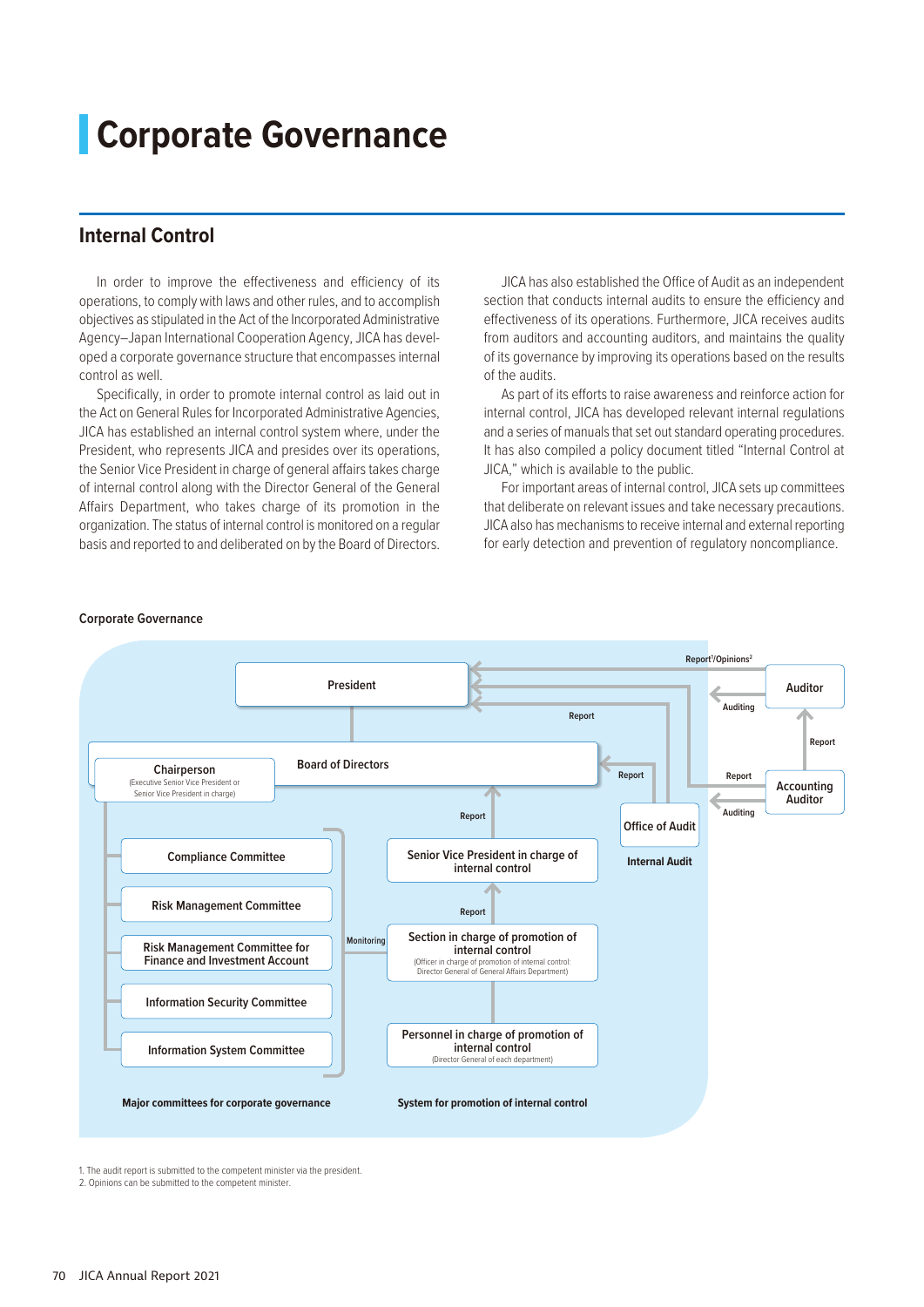# **Compliance and Risk Management**

# **JICA's Compliance Policy**

- (1) JICA shall improve the transparency and fairness of its operations and financial activities in order to secure public trust.
- (2) JICA shall contribute to the sound development of the international community through development assistance in order to secure the trust of the international community.
- (3) JICA shall meet the needs of developing regions and swiftly and flexibly provide quality services.
- (4) JICA shall consider natural and social environments when conducting its operations.
- (5) JICA shall communicate well with various levels of society and maintain an organizational culture of transparency.

#### **Compliance**

It is important that JICA, as an organization that implements Japan's ODA in an integrated manner, meets the expectations of the Japanese public and the international community in accordance with social norms, not to mention laws, regulations, and rules.

To properly enforce compliance, JICA has in place rules and guidelines to be observed by its officers and staff as well as all parties involved in ODA projects. Among them, the Compliance Rules of JICA lay out a number of regulations designed to raise compliance awareness among officers and staff and to ensure fairness in operations. The Compliance Rules stipulate key reporting systems, including the Incident Reporting system, Internal Whistleblowing system, and External Reporting system. The Compliance Rules also delineate functions of the Compliance Committee. JICA also endeavors to prevent fraud and corruption,

such as bribery and other fraudulent practices, from occurring in JICA-funded projects by accepting reports at the Consultation Desk on Anti-Corruption and other means.

## **Risk management**

For effective and efficient delivery of its organizational objectives and plans, such as the Medium-term Plans, JICA defines risks as factors that will act as barriers to its operations. It then assures implementation of risk management systems, performs risk identification and assessment, and deals with such risks for the smooth running of its projects.

All departments in JICA annually identify risks that are relevant to their operations. They assess how these risks affect their operations and strive to reduce them. The Risk Management Committee, which regularly meets with the Senior Vice President in Charge of Internal Control serving as chair, discusses and examines measures against each risk to strengthen organizational responses.

## **Activities in fiscal 2020**

For compliance, JICA maintained the Consultation Desk on Anti-Corruption as well as the Internal Whistleblowing and External Reporting systems. It also held training sessions and seminars for its staff members and contracted personnel to raise their awareness about compliance and further prevent the recurrence of any fraud. In addition, JICA developed internal regulations aimed at preventing sexual exploitation, abuse, and harassment, against which the international community has recently been making concerted efforts to take more actions. These regulations clearly state that JICA has zero tolerance of sexual exploitation and abuse as well as sexual harassment.

The Risk Management Committee monitored the findings of self-review of risks at each department, analyzed the trend of increased risks due to the spread of COVID-19, put together the steps to address them, and ensured that these steps were taken within the organization.

# **Financial Risk Management of Finance and Investment Cooperation**

The operations of Finance and Investment Cooperation involve various risks, including credit risk, market risk, liquidity risk, operational risk, and other risks. The nature as well as the volume of risks in JICA's operations and the ways to deal with them differ from the risks and countermeasures at private financial institutions. Nonetheless, it is essential for JICA to have appropriate risk management, just as at a financial institution.

More specifically, risk management of Finance and Investment Cooperation is positioned as a managerial issue that needs to be addressed systematically by the entire organization. JICA has thus

adopted a risk management policy for its operations. Under the policy, JICA identifies, measures, and monitors various risks. The objective of this policy is to ensure sound and effective operations and to earn returns commensurate with risks. JICA has established the Risk Management Committee for Finance and Investment Account that examines important issues related to integrated risk management.

## **Credit risk**

Credit risk refers to the potential loss from difficulties or failure to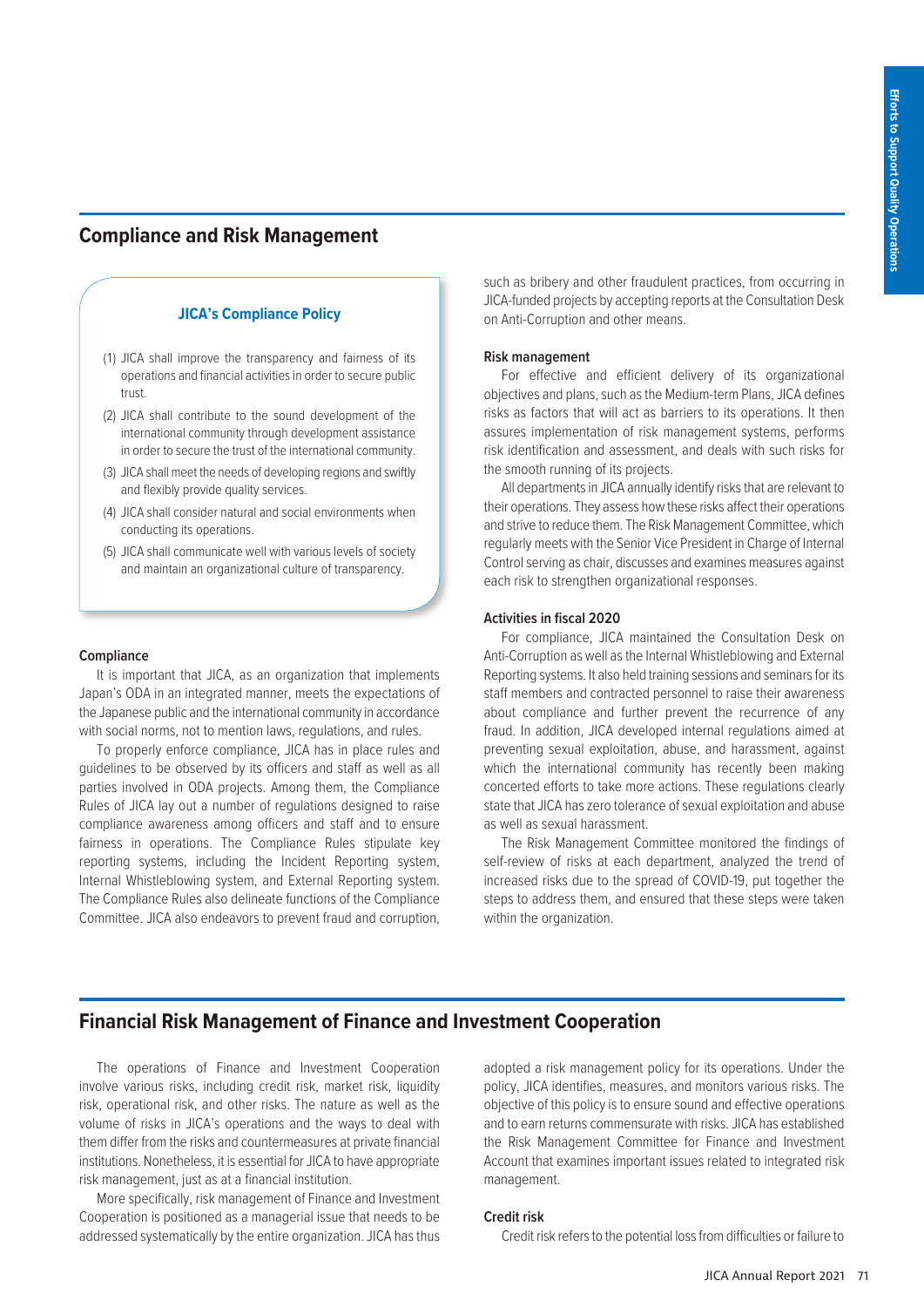recover credit assets due to the deteriorating financial condition of a borrower. The main area of Finance and Investment Cooperation is lending. Consequently, the control of credit risk is a major part of JICA's risk management. Sovereign risk makes up a considerable part of the credit risk that accompanies ODA Loan operations. JICA, as an official financer, evaluates sovereign risk by making full use of information gathered through communication with the governments and relevant authorities in the recipient countries, multilateral institutions such as the International Monetary Fund (IMF) and the World Bank, other regional and bilateral donor organizations, and private financial institutions in developed countries. As for Private-Sector Investment Finance (PSIF), JICA assesses the risk associated with lending to private entities.

## 1. Credit rating system

JICA has established a credit rating system as part of the organization's operating procedures that is to cover all the borrowers. Credit ratings are the cornerstone of credit risk management, being used for conducting individual credit appraisals, calculating allowance for loan losses, and quantifying credit risks. Credit ratings are divided into two categories: sovereign borrowers and non-sovereign borrowers. A different credit rating system is used for each category. Ratings are subsequently updated as appropriate.

#### 2. Self-assessment of asset portfolio

Self-assessment of asset portfolio refers to the act by financial institutions of categorizing their own assets according to the degree of risk of such assets becoming unrecoverable or their value being eroded. It provides a means to manage credit risks; it is also a requirement for implementing write-offs and allowance for loan losses in a proper and timely manner. JICA's internal rules for self-assessment align with the laws applicable to general financial institutions, and to ensure an appropriate checking function, the first-stage assessment is conducted by the financing departments while the second-stage assessment is conducted by the credit risk analysis department.

#### 3. Quantifying credit risk

In addition to individual credit risk management, JICA is working on quantifying credit risks with a view to evaluating the risk of the overall loan portfolio. To do that, it is important to take into account the characteristics of JICA's loan portfolio, a significant proportion of which consists of long-term loans and sovereign loans to developing and emerging countries. Also, JICA takes into account multilateral mechanisms for securing assets such as the Paris Club, which is a unique framework for debt management by official creditor countries. By incorporating these factors in the credit risk quantification model, JICA measures credit risks and utilizes it for internal controls.

## **Market risk**

Market risk refers to the potential losses incurred through changes in the value of assets and liabilities caused by fluctuations in foreign currency exchange rates and/or interest rates.

JICA bears risks arising from long-term fixed interest rate loans due to the characteristics of its lending activities. In this regard, JICA is enhancing its capacity to absorb interest rate risk by using capital injections from the General Account Budget of the Japanese government.

Furthermore, interest rate swaps are carried out exclusively for the purpose of hedging interest rate risk. In order to control the counterparty credit risk of interest rate swaps, the market value of transactions and the creditworthiness of each counterparty are constantly assessed, and collateral is secured when necessary.

JICA hedges exchange rate risks, which may arise from foreign currency denominated loans and the Japanese ODA Loan with Currency Conversion Option, by way of issuing foreign currency denominated bonds as well as currency swaps, etc.

Moreover, when foreign currency denominated investments are extended in PSIF, the valuation of investments is exposed to exchange risks. JICA manages this risk through regular and continuous monitoring of exchange rate fluctuations in the currency of the country in which the counterparty is located.

## **Liquidity risk**

Liquidity risk refers to the risk of having difficulty securing sufficient funds due to a deterioration of JICA's credit or to an unexpectedly large increase in expenditures or an unexpectedly large decrease in revenues.

JICA uses many measures to avoid liquidity risk through management of its cash flow. This includes efforts to secure multiple sources of funds such as Agency Bonds and borrowing under the Fiscal Investment and Loan Program.

#### **Operational risk**

Operational risk refers to potential losses incurred from work processes, personnel activities, improper systems, or other external events. For JICA, this refers to risks that stem from its operations, systems, and internal or external misconduct. JICA manages operational risks as part of efforts to promote its compliance policy.